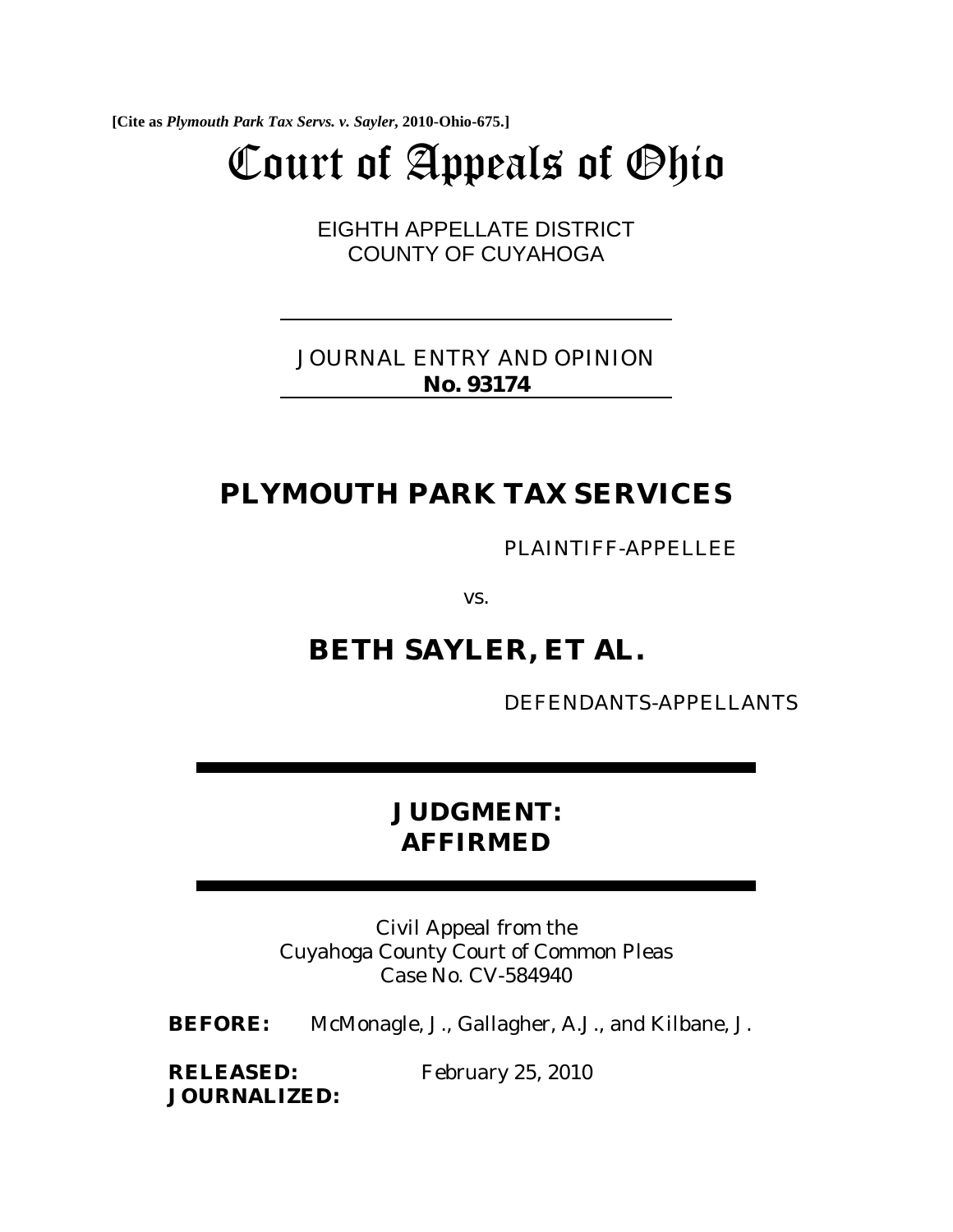### **FOR APPELLANTS**

Beth Sayler, pro se 1662 Parkwood Road Lakewood, OH 44107

John L. Sayler, pro se 1662 Parkwood Road Lakewood, OH 44107

### **ATTORNEYS FOR APPELLEE**

Jason P. Hager Clinton E. Preslan Douglass & Associates Co., LPA 4725 Grayton Road Cleveland, OH 44135

N.B. This entry is an announcement of the court's decision. See App.R. 22(B) and 26(A); Loc.App.R. 22. This decision will be journalized and will become the judgment and order of the court pursuant to App.R. 22(C) unless a motion for reconsideration with supporting brief per App.R. 26(A), or a motion for consideration en banc with supporting brief per Loc.App.R. 25.1(B)(2), is filed within ten days of the announcement of the court's decision. The time period for review by the Supreme Court of Ohio shall begin to run upon the journalization of this court's announcement of decision by the clerk per App.R. 22(C). See, also, S.Ct. Prac.R. 2.2(A)(1).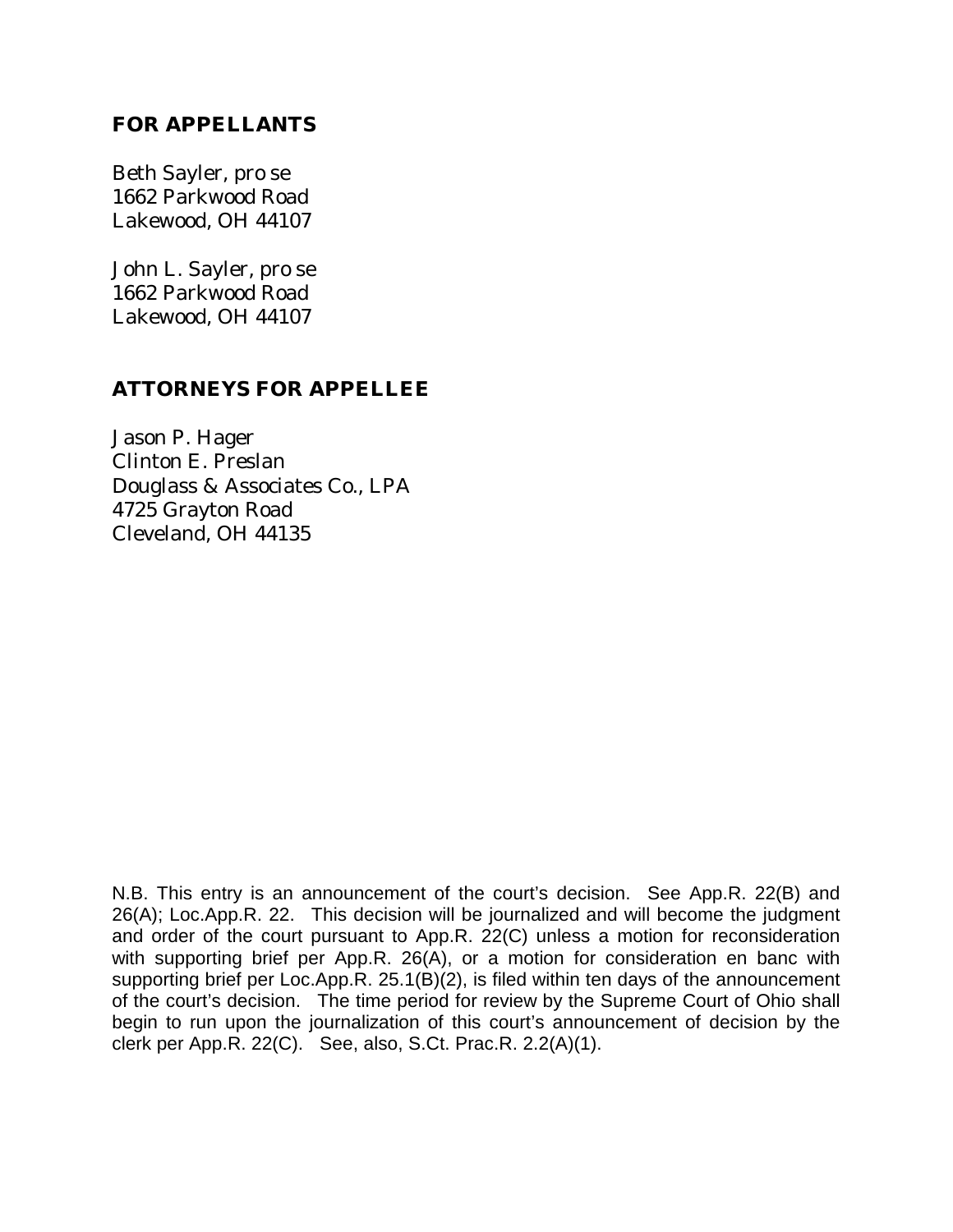CHRISTINE T. McMONAGLE, J.:

**{¶ 1}** Defendants-appellants Beth and John Sayler appeal the trial court judgment adopting the magistrate's decision, ordering foreclosure of the subject property, and granting judgments in favor of plaintiff-appellee Plymouth Park Tax Services, LLC. We affirm.

**{¶ 2}** Plymouth Park initiated this tax certificate foreclosure action in February 2006. The named defendants were: (1) Beth Sayler; (2) the unknown spouse, if any, of Beth Sayler; (3) Paul T. Sayler, Jr.; (4) Patricia M. Sayler; (5) Portfolio Recovery Associates; (6) the unknown tenant, if any, of the subject property; and (7) James Rokakis, Cuyahoga County Treasurer. Service was completed on John Sayler on June 13, 2006 and on Beth Sayler on March 30, 2007. On May 11, 2007, Beth Sayler sought leave until June 22, 2007 to plead to the complaint. On July 26, 2007, she sought leave until September 14, 2007 to plead to the complaint. The court granted her second request. The case was referred to a magistrate.

**{¶ 3}** In October 2007, Plymouth Park filed motions for statutory attorney fees and default judgment. The default was sought against all the Sayler defendants and Portfolio Recovery Associates. A hearing on the motions was scheduled for December 6, 2007. Prior to December 6, however,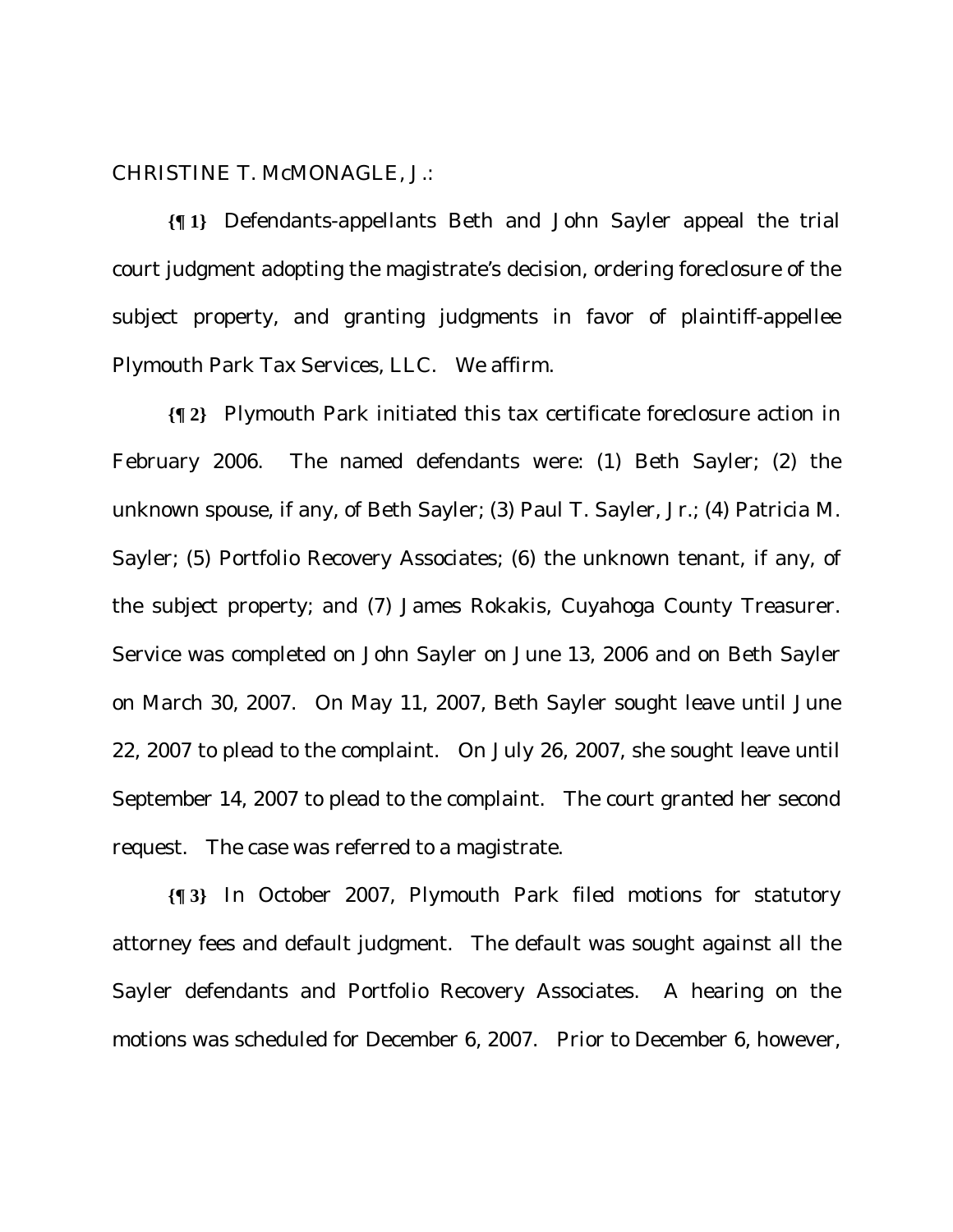all the Sayler defendants requested, and were granted, leave to file their answers instanter.

**{¶ 4}** A hearing was held on December 6, as previously scheduled, and as a result of that hearing the court ordered Plymouth Park to file two necessary tax lien certificates. Beth and John Sayler did not appear at the hearing.

**{¶ 5}** On January 11, 2008, Plymouth Park filed a motion for summary judgment. On February 1, 2008, the magistrate issued a decision granting the summary judgment motion against the Sayler defendants and default against Portfolio Recovery Associates. On February 11, Beth and John Sayler filed a motion for extension of time to respond to Plymouth Park's summary judgment motion and objections to the magistrate's decision; as a result of that filing, the magistrate's decision was withdrawn and Beth and John Sayler were granted until March 21, 2008 to file their opposition to the summary judgment motion.

**{¶ 6}** On March 21, Beth and John Sayler filed a motion for extension of time to respond to the summary judgment motion. The court denied their motion stating, "the case has been pending over 2 years, defendant titleholders failed to appear at the December 2007 hearing to raise issues, factual or otherwise, and plaintiff's motion for summary judgment has been pending over 10 weeks." The court subsequently adopted the magistrate's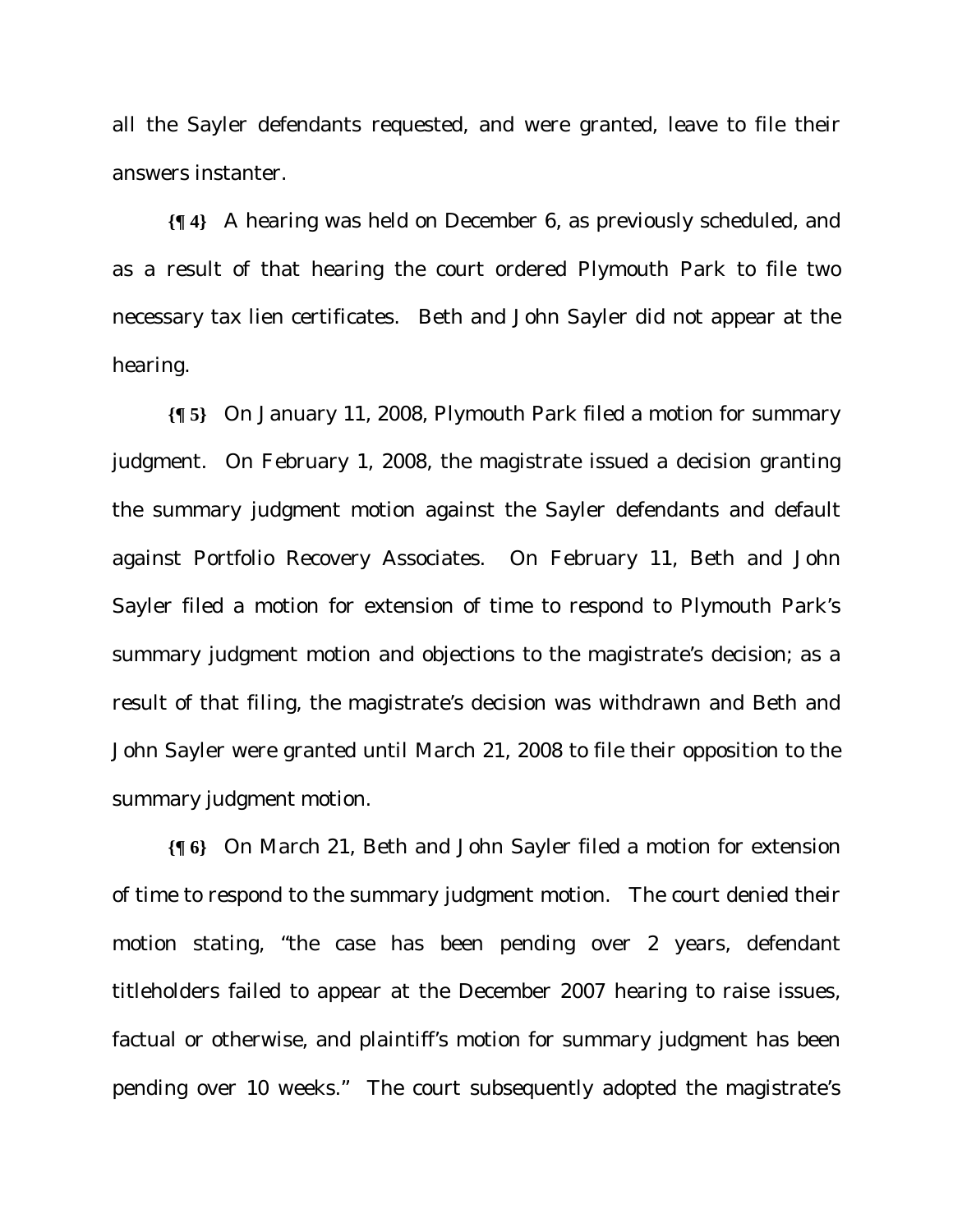decision and entered judgment in favor of Plymouth Park and against Beth and John Sayler.

**{¶ 7}** In their first assignment of error, Beth and John contend that the trial court erred by not allowing them additional time to respond to the summary judgment motion. We disagree.

**{¶ 8}** We review a trial court's denial of a motion for extension of time under an abuse of discretion standard. *Johnson v. Univ. Hosp. Case Med. Ctr.*, Cuyahoga App. No. 90960, 2009-Ohio-2119, ¶ 5. An abuse of discretion connotes more than a mere error in judgment; it signifies an attitude on the part of the trial court that is unreasonable, arbitrary, or unconscionable. *Blakemore v. Blakemore* (1983), 5 Ohio St.3d 217, 219, 450 N.E.2d 1140.

**{¶ 9}** As already stated, Plymouth Park filed its summary judgment motion on January 11, 2008; it was granted prematurely on February 1.1 Accordingly, the entry granting the motion was withdrawn and Beth and John Sayler were granted until March 21 to file their opposition. The March 21 date afforded Beth and John Sayler 70 days to respond to the motion. On March 21, however, Beth and John Sayler filed a motion for extension of time. Denying Beth and John's request for an extension beyond the 70 days was not an abuse of discretion.

 $\frac{1}{1}$  ${}^{1}$ Loc.R. 11.0 (I)(1) of the Court of Common Pleas of Cuyahoga County, General Division, provides 30 days for a party to oppose a summary judgment motion.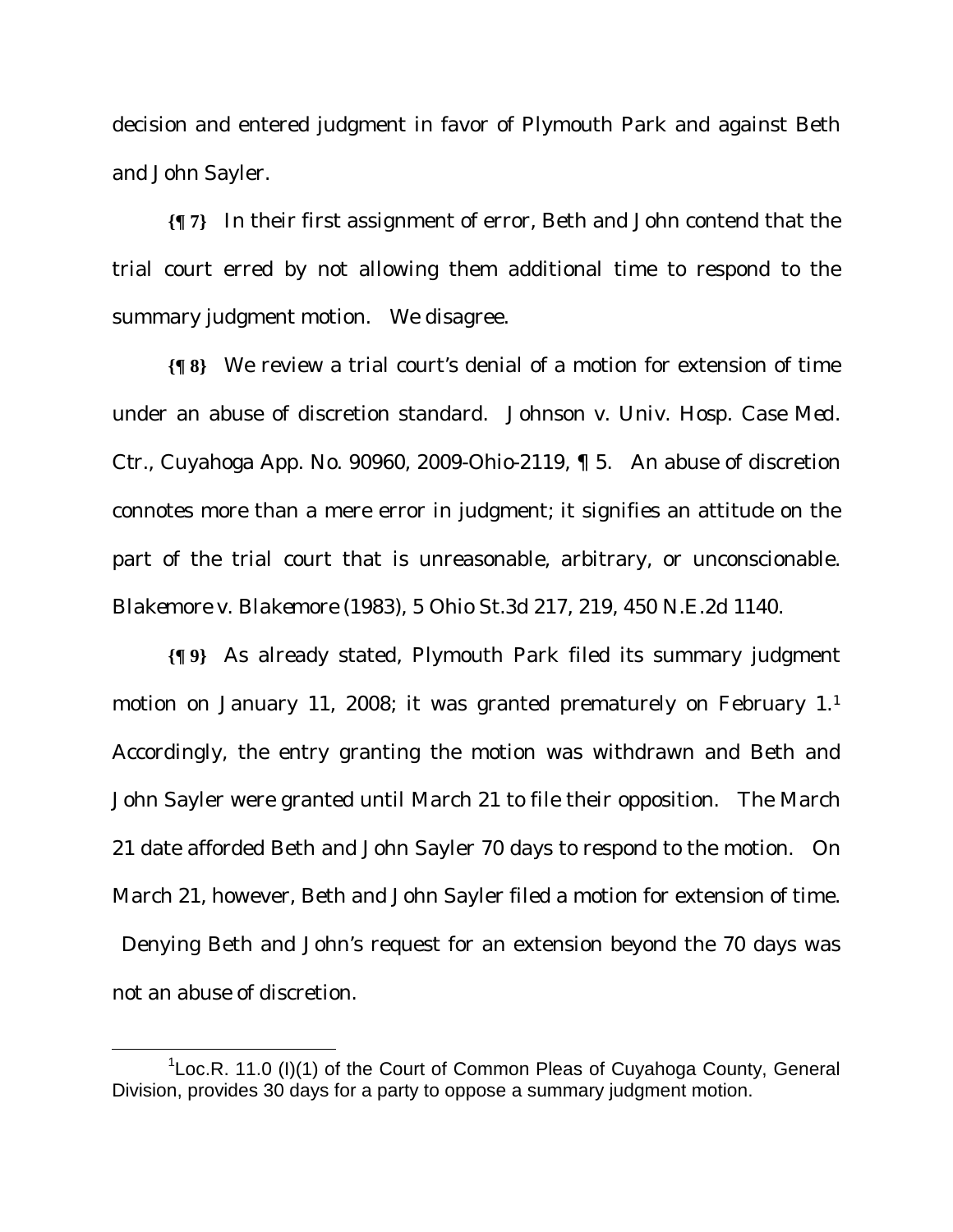**{¶ 10}** Moreover, we are not persuaded by Beth and John Sayler's contention that the court used an invalid address for Beth during the proceedings and John was never properly named. "Failure to timely advise a trial court of possible error, by objection or otherwise, results in a waiver of the issue for appeal." *Goldfuss v. Davidson* (1997), 79 Ohio St.3d 116, 121, 679 N.E.2d 1099. These issues were not raised below and therefore were waived. Moreover, both Beth and John answered the complaint and participated in the litigation. Notice, therefore, was never an issue.

**{¶ 11}** We are also not persuaded by Beth and John's citation to the portion of the court's judgment that references their failure to appear at the December 2007 hearing and their contention that the reference in effect waived their right to oppose the summary judgment motion. The December 2007 hearing was *before* Plymouth Park had even filed its motion for summary judgment. The court's reference to their failure to appear at that hearing, which did not involve summary judgment, therefore did not constitute a forfeiture of their right to oppose the motion. In fact, the court subsequently withdrew its first decision granting summary judgment to Plymouth Park and granted Beth and John time to respond, irrespective of the fact that they did not appear at the December 2007 hearing.

**{¶ 12}** Additionally, Beth and John claim that summary judgment was improper because they raised affirmative defenses in their answer. They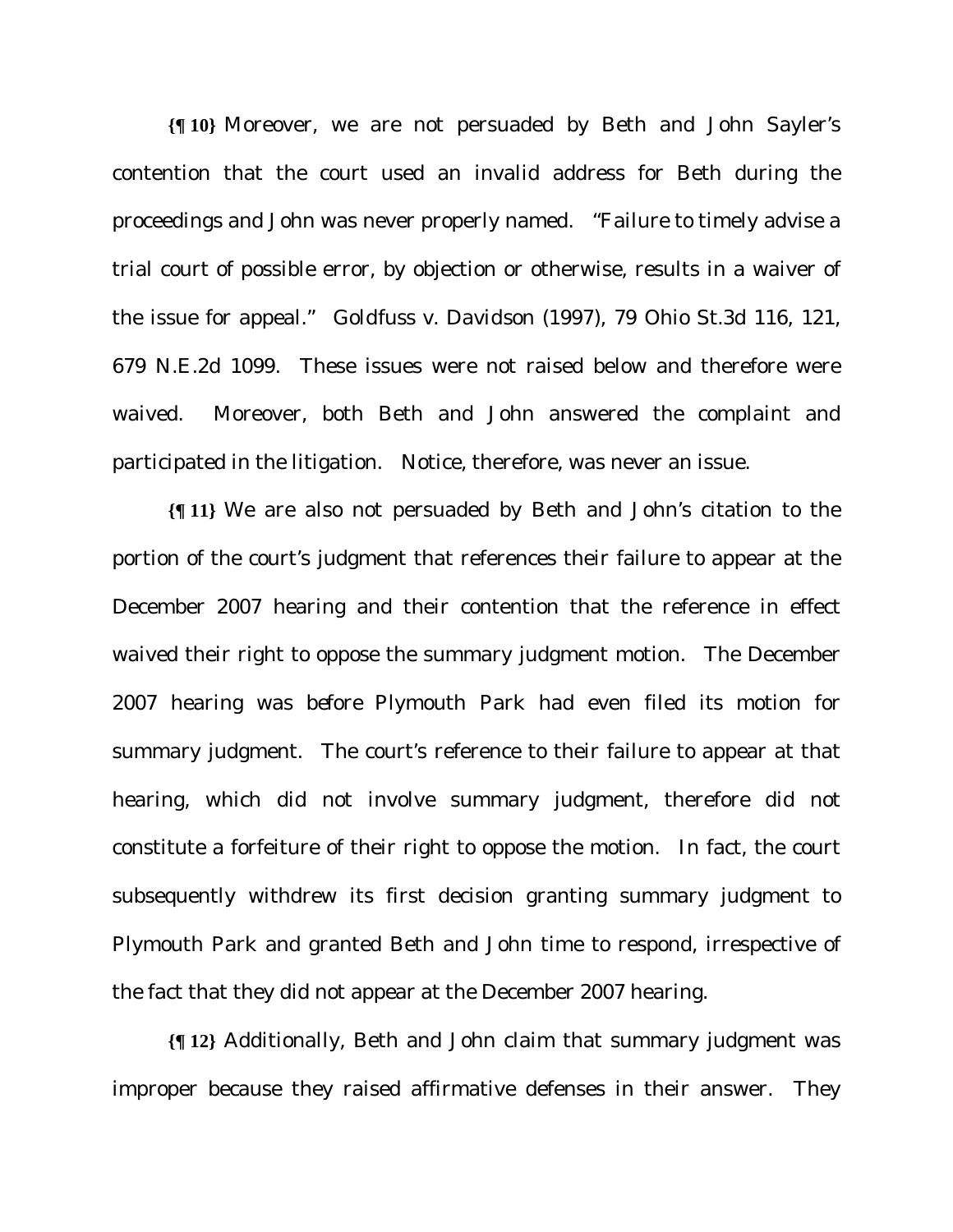make this same argument in their third assignment of error. Under Civ.R. 56(E), a party opposing a summary judgment motion may not rest on its pleadings; rather, the party must set forth specific facts showing that there is a genuine issue of material fact. Beth and John did not do that here.

**{¶ 13}** In light of the above, the first and third assignments of error are overruled.

**{¶ 14}** For their second assigned error, Beth and John contend that the court erred by not holding a case management conference. Loc.R. 21.0 of the Court of Common Pleas of Cuyahoga County, General Division, provides as follows: "A pretrial conference shall be conducted in all civil cases prior to being scheduled for trial, except in actions for injunctions, foreclosures, marshalling of liens, partition, receiverships and appeals from administrative agencies." In accordance with that rule, the second assignment of error is overruled.

**{¶ 15}** In their final assignment of error, Beth and John contend that the court's order to Plymouth Park (after the December 2007 hearing) to file two tax certificates not previously filed was in violation of R.C. 5721.37, because they were denied their right to contest the certificates and Plymouth Park was exempted from its responsibility of proving that it met the statutory requirements for perfecting them. We disagree.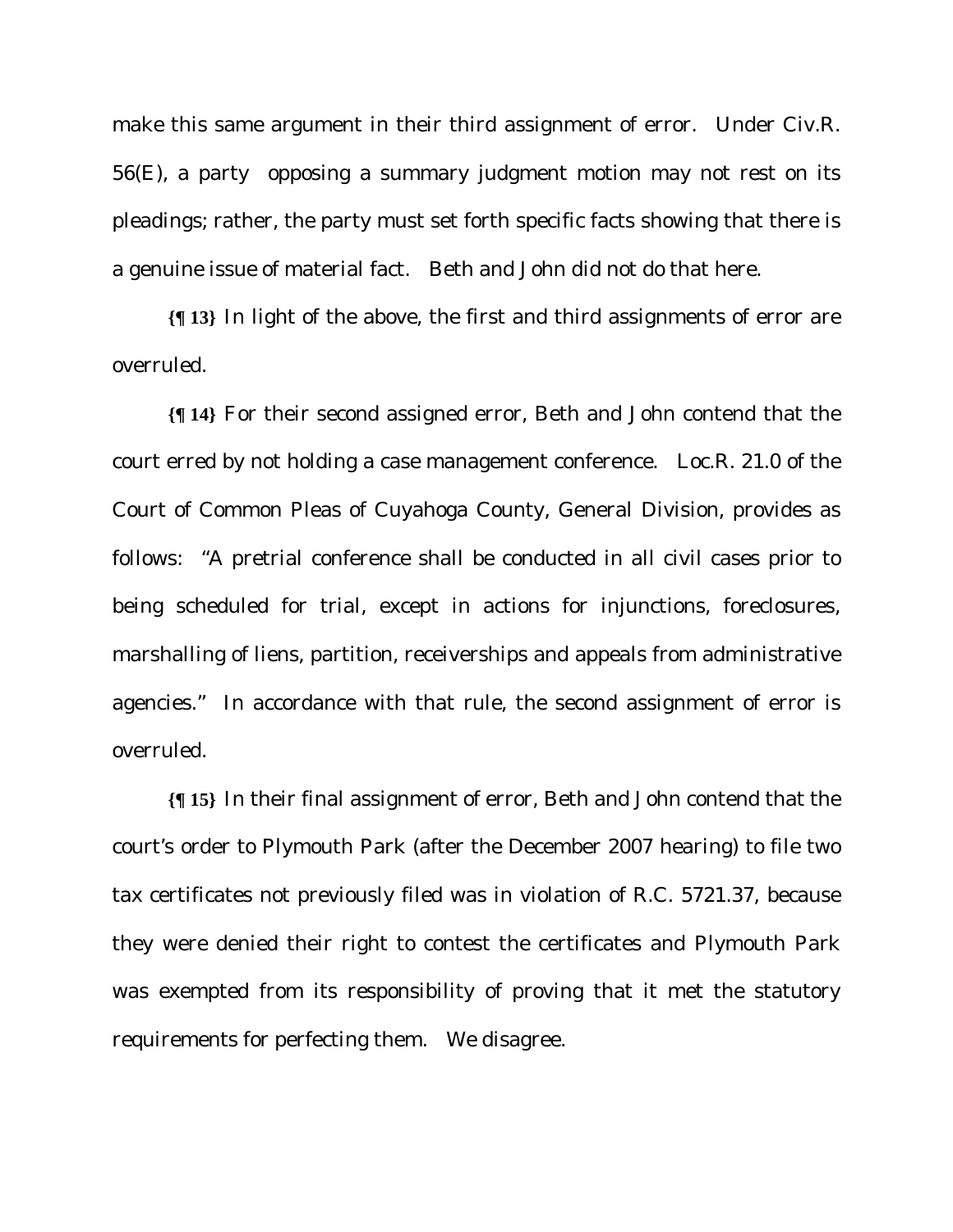**{¶ 16}** The tax certificates at issue here were purchased under R.C. 5721.33 and therefore were governed by R.C. 5721.37(A)(2). That section provides in relevant part that, "a certificate holder other than a county land reutilization corporation may file with the county treasurer a notice of intent to foreclose, on a form prescribed by the tax commissioner, provided the parcel has not been redeemed \* \* \* and at least one certificate respecting the certificate parcel, held by the certificate holder filing the request for foreclosure and eligible to be enforced through a foreclosure proceeding, has not been voided \* \* \*." R.C. 5721.37(A)(2).2

**{¶ 17}** Accordingly, a certificate holder who obtained the certificate under R.C. 5721.33 may obtain a notice of intent to foreclose and proceed with a foreclosure action so long as "at least one certificate respecting the certificate parcel" was eligible. Here, Plymouth Park attached as exhibits to its complaint two of the tax certificates and a notice of intent to foreclose. In accordance with the statutory requirement just stated, those submissions were sufficient and the later submission of the other tax certificates relative to the subject property was proper.

 $\frac{1}{2}$ <sup>2</sup>Further, R.C. 5721.37(C)(2), also governing certificates purchased under R.C. 5721.33, provides in relevant part that, "if the certificate parcel has not been redeemed, *at least one certificate respecting the certificate parcel*, held by the certificate holder filing the notice of intent to foreclose and eligible to be enforced through a foreclosure proceeding, has not been voided \* \* \*, a notice of intent to foreclose has been filed, and the payment required under division (B) of this section has been made, the county treasurer shall certify notice to that effect to the private attorney." (Emphasis added.)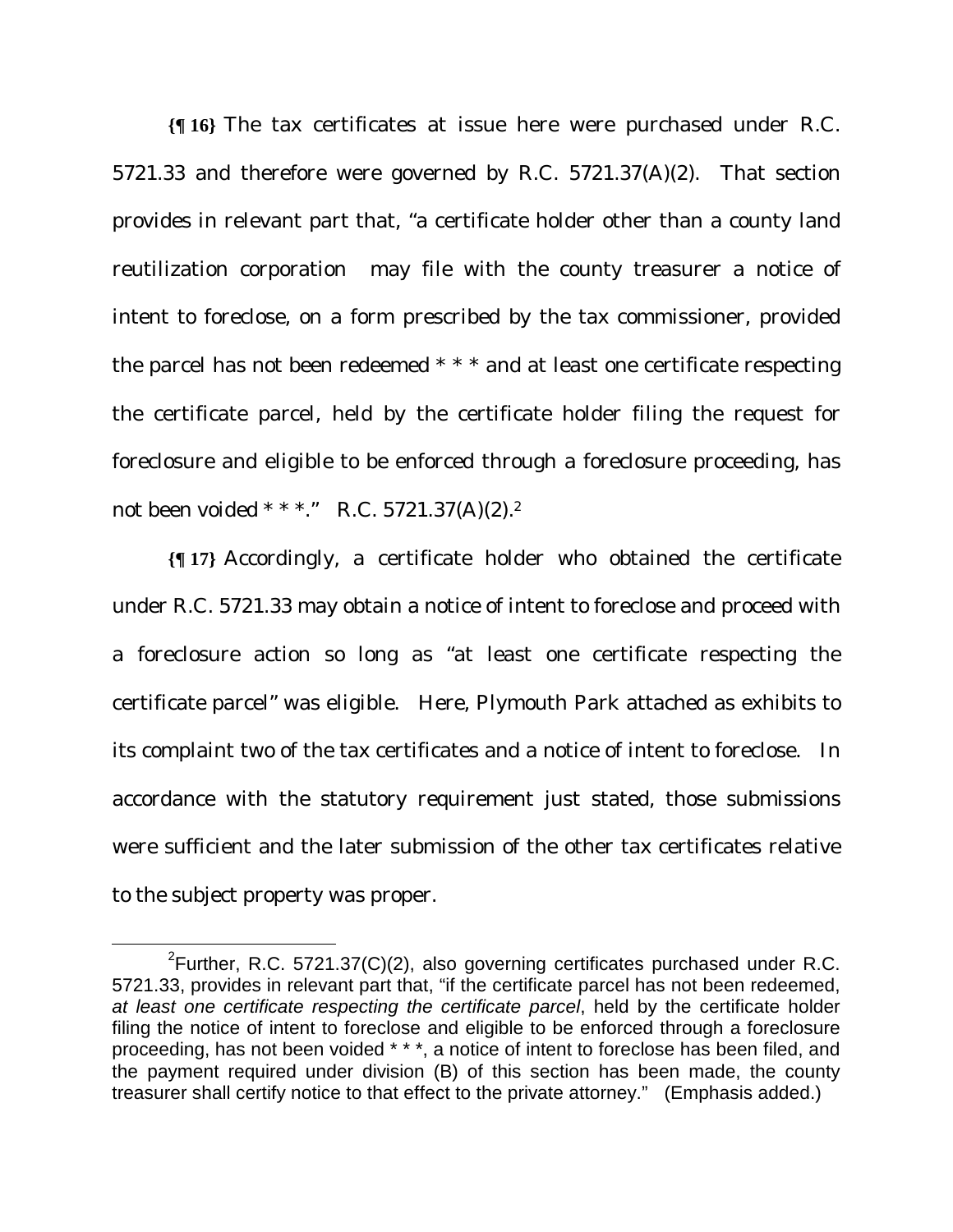**{¶ 18}** Finally, Beth and John Sayler's contention that they were denied the right to require Plymouth Park to "prove that it has met the statutory requirements" for perfecting the tax certificates is without merit. R.C. 5721.37(F) provides in pertinent part that "[t]he tax certificate purchased by the certificate holder is presumptive evidence in all courts and boards of revision and in all proceedings, including, without limitation, at the trial of the foreclosure action, of the amount and validity of the taxes, assessments, charges, penalties by the court and added to such principal amount, and interest appearing due and unpaid and of their nonpayment."

**{¶ 19}** Accordingly, the burden was on Beth and John Sayler to rebut the presumptive evidence of the tax certificates, and if they had successfully done so, the burden would have shifted to Plymouth Park to prove the validity of the certificates. Beth and John did not rebut the presumptive validity of the certificates, however.

**{¶ 20}** The fourth assignment of error is therefore overruled.

It is ordered that appellee recover from appellants costs herein taxed.

The court finds there were reasonable grounds for this appeal.

It is ordered that a special mandate be sent to said court to carry this judgment into execution.